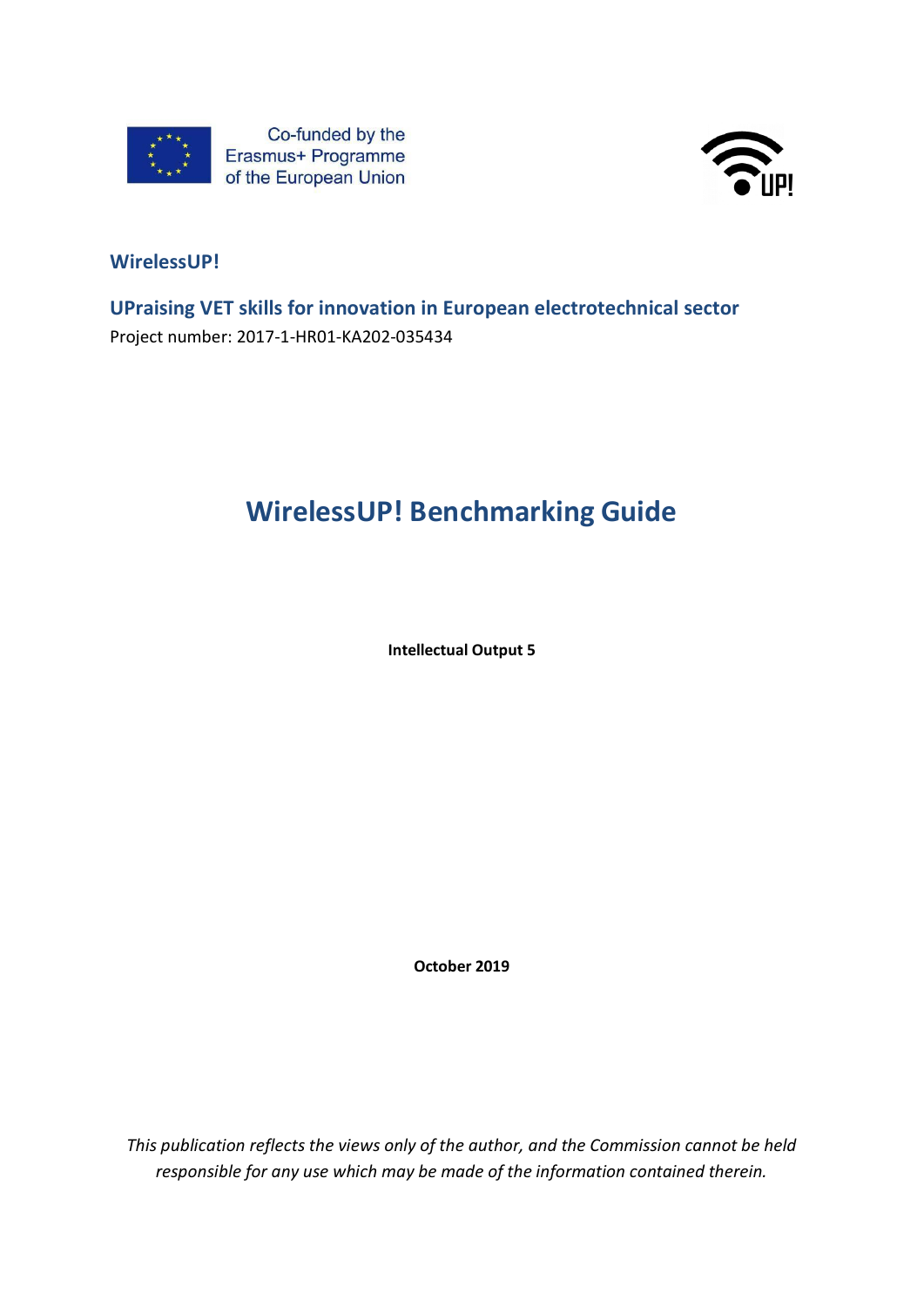

#### **Acknowledgments**

Lead partner of Intellectual Output 5:

Šolski center Krško-Sevnica (Slovenia)

Partner contributions:

| <b>Country</b> | <b>Partner Institution</b>                            |
|----------------|-------------------------------------------------------|
| Croatia        | Elektrotehnička škola Zagreb                          |
|                | Obrtničko učilište - ustanova za obrazovanje odraslih |
| Czech          | Smíchovská střední průmyslová škola                   |
| Germany        | Berufsschule B1 Nürnberg                              |
| <b>Turkey</b>  | Afyon Kocatepe Üniversity, Bolvadin Vocational School |



This document is copyright of partners of WirelessUP - UPraising VET skills for innovation in European electrotechnical sector (Project number: 2017-1-HR01-KA202-035434).

It is released under a Creative Commons license Attribution – Share alike 4.0 international.

You are free to:

- Share: copy and redistribute the material in any medium or format.

- Remix: remix, transform, and build upon the material for any purpose, even commercially. The licensor cannot revoke these freedoms as long as you follow the license terms.

Under the following terms:

- **Attribution** — You must give **appropriate credit**, provide a link to the license, and indicate if changes were made. You may do so in any reasonable manner, but not in any way that suggests the licensor endorses you or your use.

- **Share Alike** — If you remix, transform, or build upon the material, you must distribute your contributions under the same license as the original.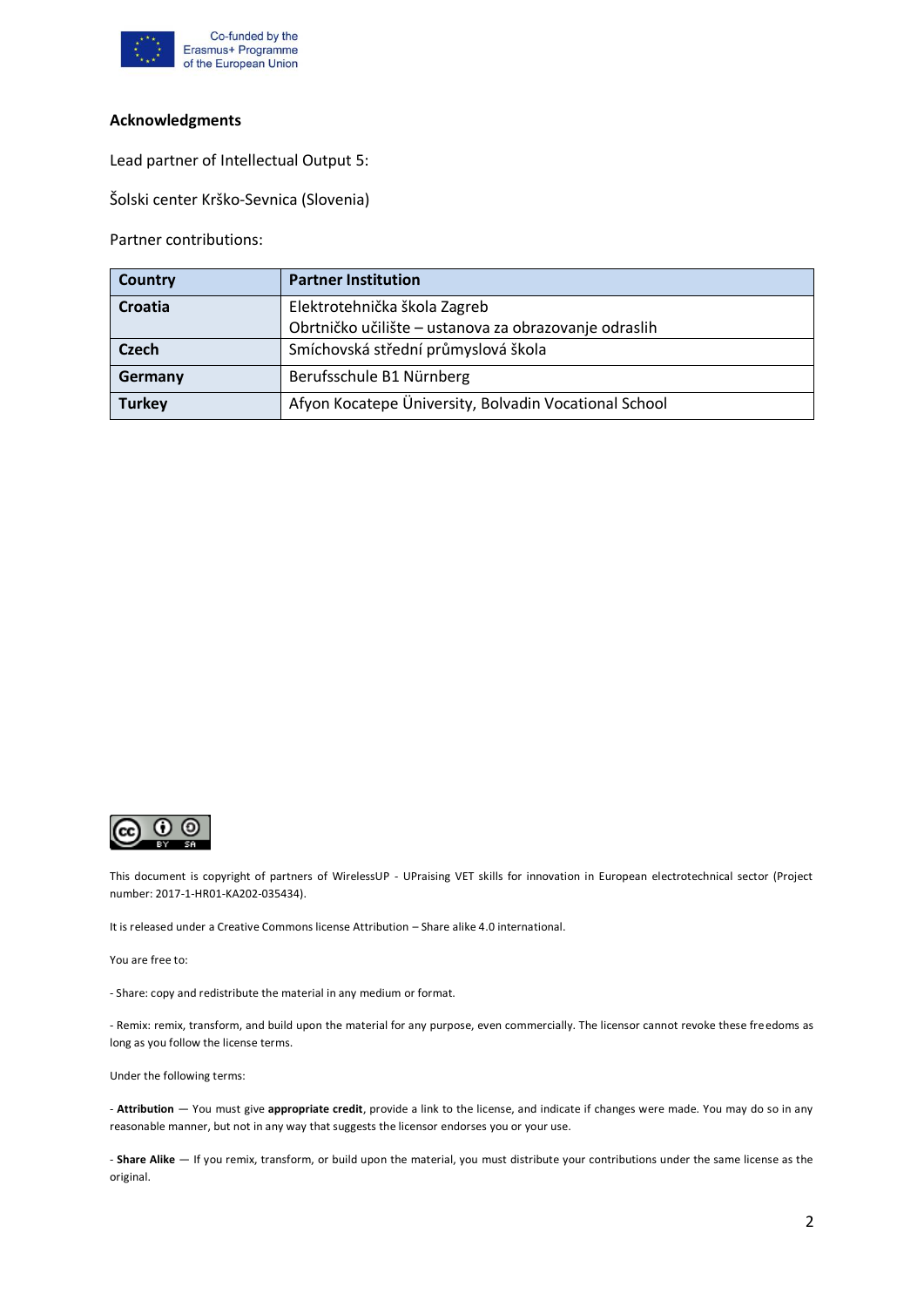

#### **Content**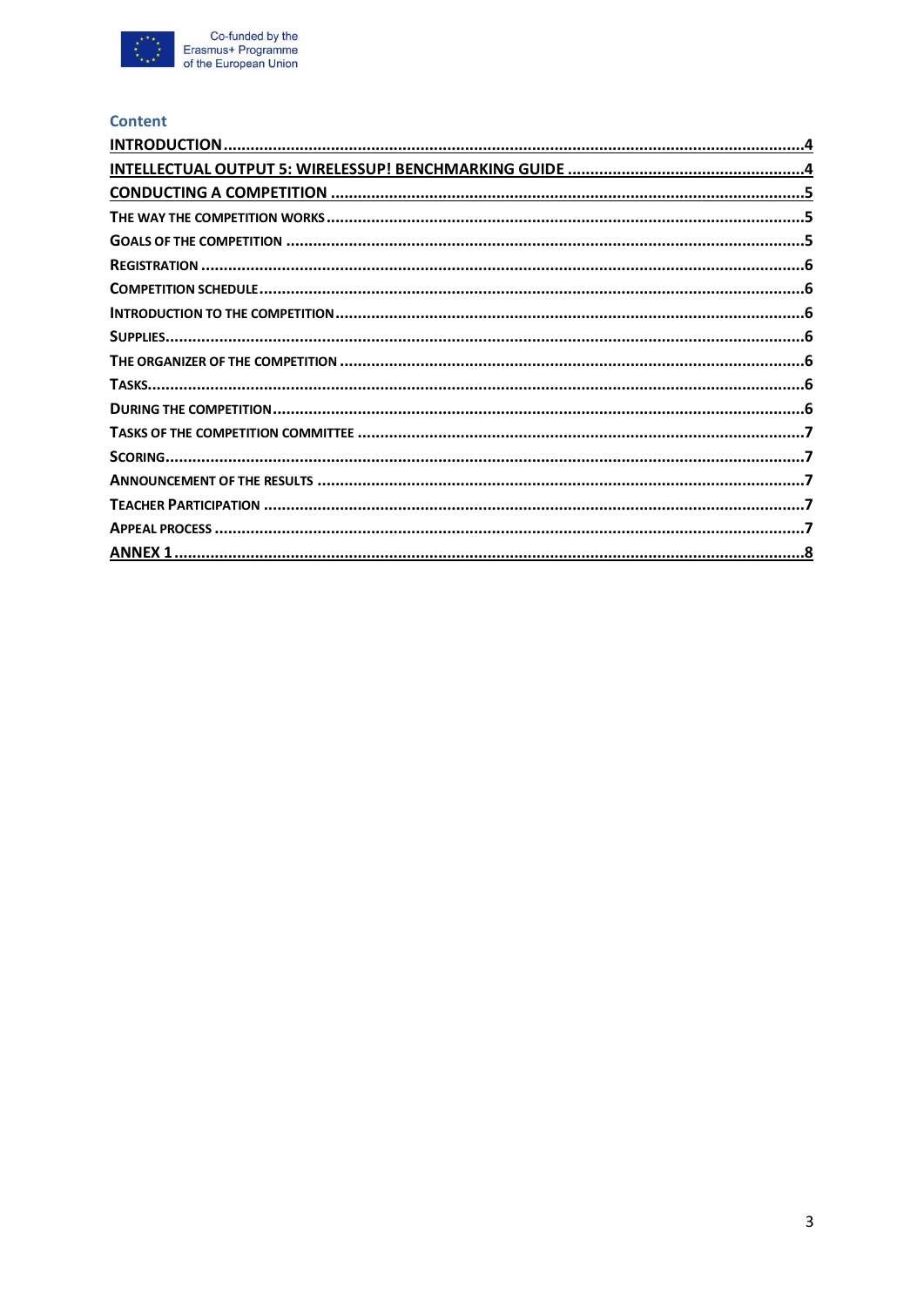

## <span id="page-3-0"></span>**Introduction**

In the emerging era of Digital Economy and Industry 4.0 the vocational education and training are lacking behind with delivering relevant offer and skills of new VET professionals. The WirelessUP! project aims at delivering new and innovative learning contents in the sector of electrotechnics. The sector is chosen because it is the sector which has cross-cutting influence and covers the field of building, industry and automatization.

## <span id="page-3-1"></span>**Intellectual Output 5: WirelessUP! Benchmarking Guide**

The Wireless-UP! Skills Benchmarking is designed to be conducted through skills competitions, which provide both a benchmark for high-performance and an objective way to assess vocational excellence.

The idea is that classrooms provide exceptional opportunities to facilitate team-like cooperation in a competitive environment. VET teachers and trainers can utilize instructional opportunities in order to maximize student learning and professional development, preparing them both to cooperate and compete by structuring learning activities that require them to cooperate in teams that compete against one another. While "neither cooperation nor competition is inherently good or bad in supporting the learning process, how instructors employ these strategies in order to enhance student learning determines their value in preparing well-educated soon-to-be professionals."<sup>1</sup> A properly balanced approach combining cooperation and competition in fostering student learning best serves students as they are able to achieve academic success both in concert with others on their team and on an individual basis within the team. Therefore, by employing both competition and cooperation, instructors can enhance learning opportunities for students pursuing professional careers.

Benefits from training for and competing in skills competitions will accrue to the individual competitor or to other individuals and organisations with whom that competitor is associated at the time of competing or subsequently. Prior evidence suggests a wide range of potential benefits. Some benefits of participating in a skills competition may be immediate, such as development of technical skills, whereas others may take some time to accumulate. Wireless-UP! skills competition will help competitors to develop technical skills and 'soft' skills that are crucial for their career progression.

Competitions can enhance:

- 1. Improving Teamwork and Collaboration Competition is not the antonym to collaboration. If VET teacher and trainers design a well-structured competition it can foster collaboration and team work. Teamwork oriented educational competitions require VET students to take on challenging tasks that require good communication, collaboration, and teamwork.
- 2. Social and emotional learning Through competitions VET students can gain better understanding of how to deal with conflicting situations and ideas. They can learn how to collaborate with different personalities and in context of WirelessUP! with different cultures. They can learn to manage subjectivity.
- 3. Beneficial peer comparison When well-designed, competitions can help students move towards beneficial peer comparisons and place them in a similar high regard along with other social status comparisons.

<sup>1</sup> <http://www.isetl.org/ijtlhe/pdf/ijtlhe121.pdf>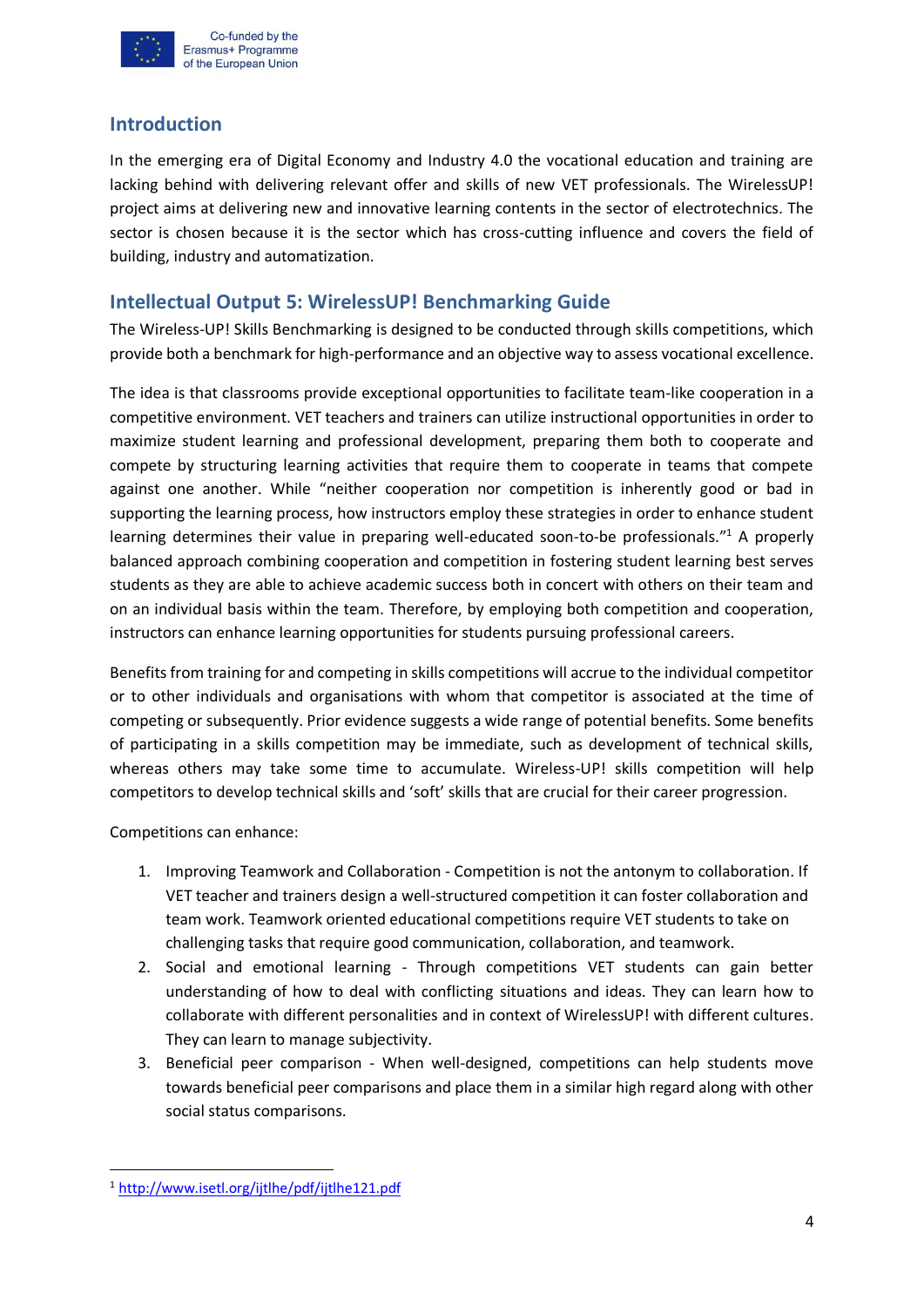

- 4. Strengthen academic self-concept Important aspect of a well-structured competition is to ensure benefits for all participants of competitions. More accent should be put on participation and not on the negative aspects of not winning.
- 5. Build meant toughness One of the key transversal skills is resilience which is a component of mental toughness. VET students can through competitions learn how to manage stress, competitive situations and possible failure.
- 6. Improve risk-analysis Well-structured competitions can provide the opportunity to VET students to acquire skills of risk analysis and risk evaluation.

WirelessUP! Benchmarking is a way to promote teaching contents, Wireless-UP! module and its methodology. On this account, it forms a positive interaction among teaching modernization, technological innovation and vocational skills competitions, in order to improve the quality of teaching and achievements of competitions.

# <span id="page-4-0"></span>**Conducting a competition**

## <span id="page-4-1"></span>The way the competition works

International student teams will be formed randomly. This means that the names of the students will be drawn randomly. Number of teams varies according to the number of students approaching the competition. All the teams get the same tasks which they can solve the way they choose. However, they have to include technology that is given for use, e.g. RaspberryPi, Arduino, IQRF etc.

The competition is made of a short theoretical part and a practical part. The sum of points from both parts will determine the winner.

#### <span id="page-4-2"></span>Goals of the competition

The main goal of the competition and an important function of skills benchmarking is to improve the quality and innovativeness of VET. That means in detail:

- Improving vocational education and training attractiveness for students
- Promoting the progress of professional skills
- Promoting technical skills and soft skills that are crucial for their career progression
- Improving vocational education and training attractiveness to students
- Dissemination of knowledge and deepening of the acquired knowledge beyond the complexity of educational programs
- Deepening knowledge on professional modules
- Developing psychophysical abilities
- Identifying and promoting talent for the research work
- Motivation to deepen knowledge and test it with experimental achievements
- Enforcing socializing of young people from different schools and countries
- Developing a sense of accuracy, independence and responsibility for results
- The competition will promote peer to peer teaching of complex contents

All in one, the competition is a way to increase and develop excellence in the students' respective professional training and it also to acquires and develops communication and interpersonal skills that will allow them to present their expertise more effectively. Furthermore, the transnational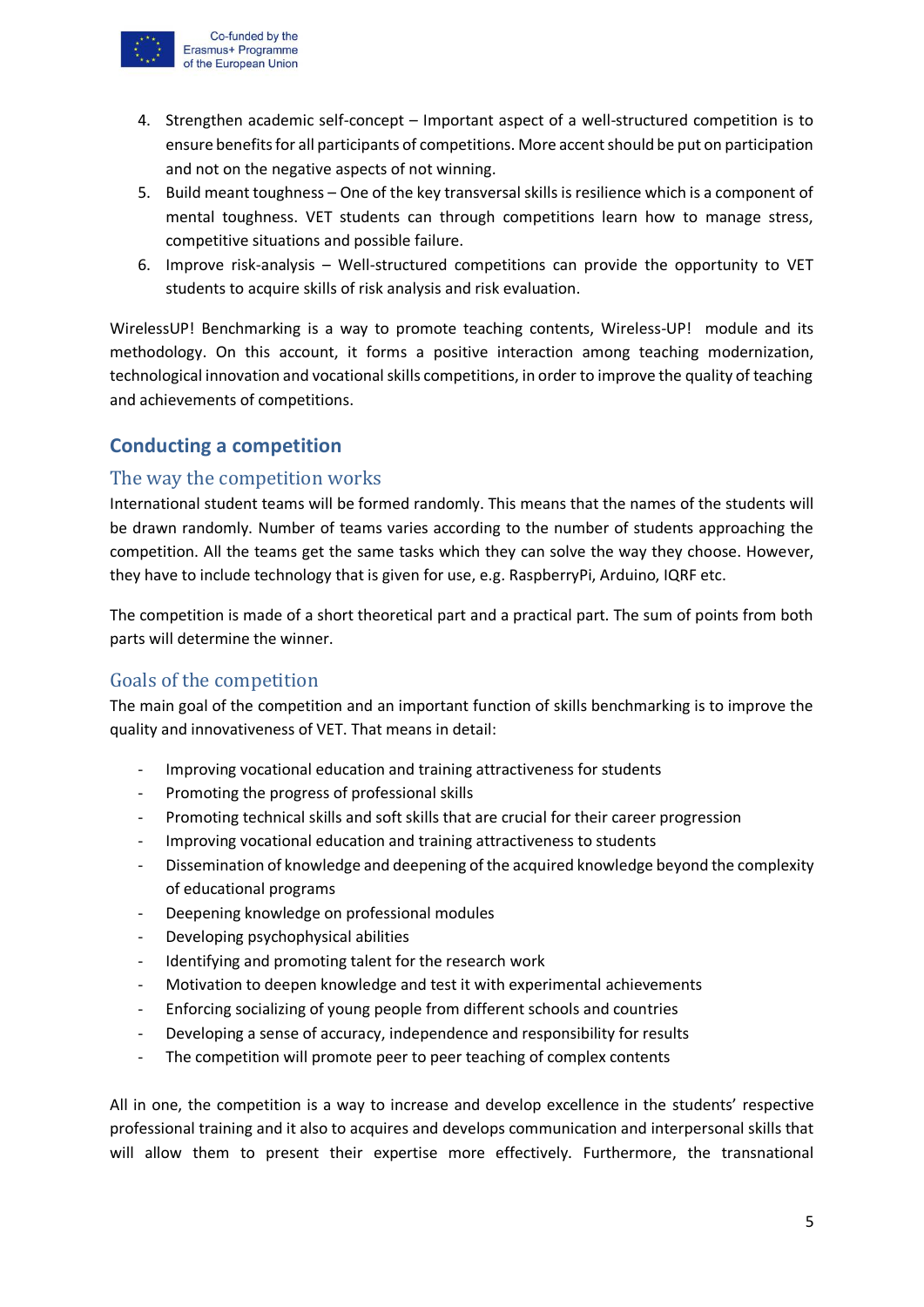

competences will allow the participants to develop confidence and self-reflection, together with the skills of time management and communication.

## <span id="page-5-0"></span>Registration

The students register for the (school and the international) competition at the according teacher who is in charge of organizing the competition at the school. For international competition, the teacher will send the registration form to the organizer.

The form has to contain the following information for each team member.

- Name and location of the school
- Candidate's name and surname

# <span id="page-5-1"></span>Competition schedule

An example of how to form a competition with a suggested timing and activities.

| <b>Date</b> | Time            | <b>Activities</b>                                                                               |
|-------------|-----------------|-------------------------------------------------------------------------------------------------|
|             | 08:15           | Formation of student groups                                                                     |
|             | 08:30           | Handing out the tasks and clarification of the rules and modalities                             |
|             | 09:15           | Theoretical test                                                                                |
|             | $10:00 - 15:00$ | Practical part of the competition (students can work freely and decide<br>when to have a break) |
|             | $09:00 - 15:00$ | Practical part of the competition (students can work freely and decide<br>when to have a break) |
|             | $15:00 - 16:00$ | Evaluation of the results and award ceremony                                                    |

#### <span id="page-5-2"></span>Introduction to the competition

There will be a 30\* minutes preparation time prior to the first competition to familiarize all the participants with the workplace facilities and equipment.

# <span id="page-5-3"></span>Supplies

Teams must have the necessary equipment on the lists for each box individually. The list must include an unambiguous description of the equipment and the number of pieces.

*The Competition Organizer is responsible for providing a suitable workshop area and equivalent equipment on workplaces for each team and part of competition.*

#### <span id="page-5-4"></span>The organizer of the competition

The VET school organizing the competition should be defined at the beginning of the organisation of a competition with responsible persons and their tasks.

#### <span id="page-5-5"></span>Tasks

Each and every participant will receive the official English version of the tasks as they are defined within the consent of the partners.

#### <span id="page-5-6"></span>During the competition

All contestants have to wear their ID badges during the competition and the presentation of their solution. The order of the presentations will be determined by drawing.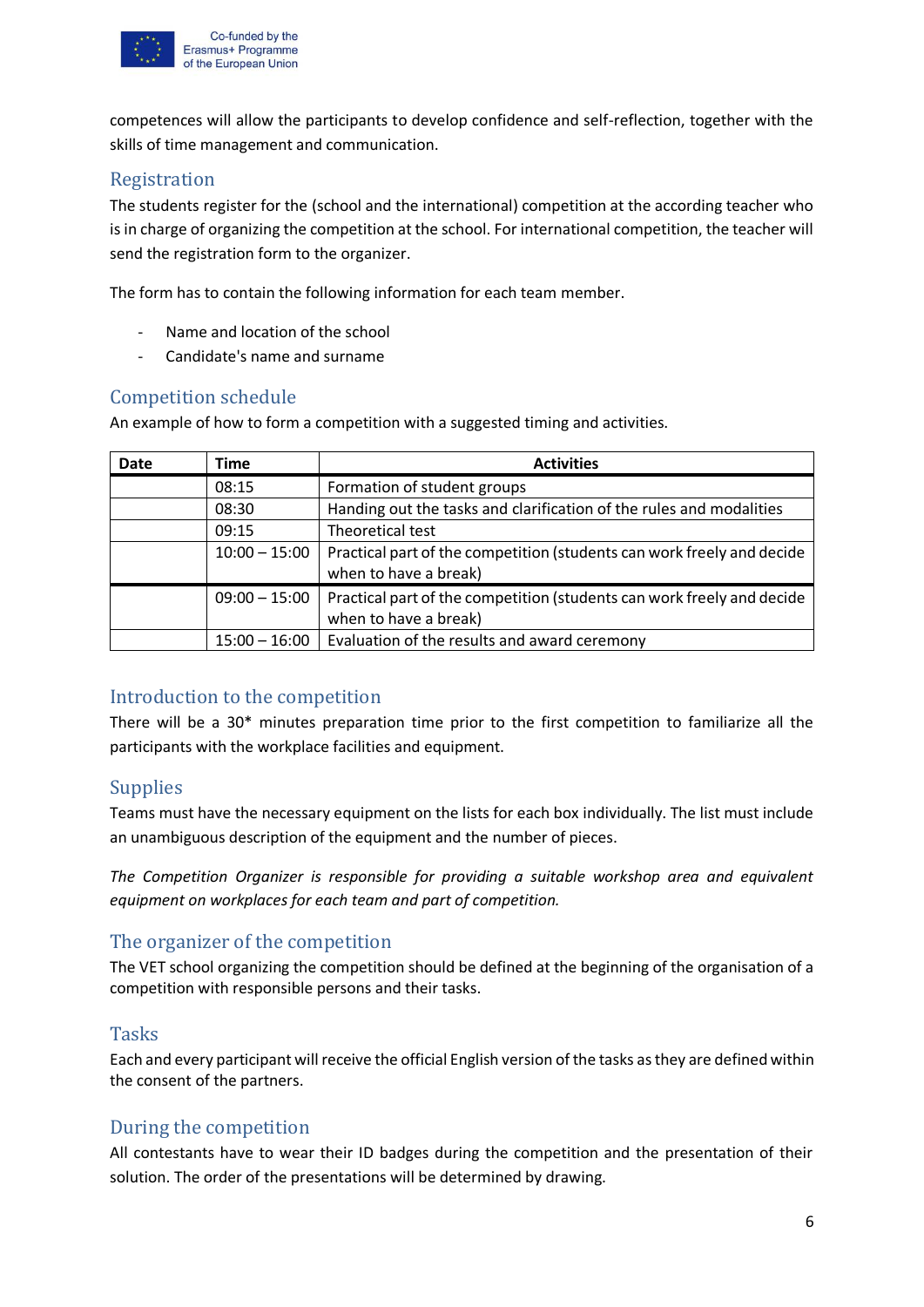

Co-funded by the Erasmus+ Programme of the European Union

# <span id="page-6-0"></span>Tasks of the competition committee

The Competition Commission has the following tasks:

- Preparing, design and scoring the assignments
- Running the competition
- Organizing and carrying out the evaluation of the competitors' solutions
- Determining the order of the competitors after the success and declare it
- Determining recipients of bronze, silver and gold awards

#### <span id="page-6-1"></span>Scoring

#### **Theoretical part:**

Each student competes individually in the theoretical test. The individual competitor's points are part of a five-members team. The sum of points of the team members represents the points of the team.

#### **Practical part:**

The practical part will be evaluated by the jury according to the determined parameters (see evaluation table in Annex). The reached points of both, the theoretical and practical part, will be counted together and form the team's result.

#### <span id="page-6-2"></span>Announcement of the results

The jury has to announce the results at the end of the competition. These announcements will be made in a common language and they will be both published on the competition server and announced verbally in the contest hall.

#### <span id="page-6-3"></span>Teacher Participation

The members of all participating VET schools are involved in organizing and running the competition. The teacher-mentors and other professional associates receive certificates for professional cooperation after the completion of competitions at all levels. The certificates contain information on the type of mentorships and a description of the professional works.

The certificates for diplomas and certificates of attendance will be provided by the organizer of the competition.

All diplomas awarded for the competitors and certificates for the mentors, members of competition boards must be signed and stamped by the organizer. The signatory is the director of the VET school organizer.

#### <span id="page-6-4"></span>Appeal process

Every appeal will be reviewed by the jury and the teams will be notified about the committee's decision. All appeals and their resolutions will be summarized at a jury meeting.

In the event that a mistake is discovered in the grading of a task, the mistake will be corrected, and the submissions of all contestants will be re-graded and re-scored, whether or not the scoring of that particular submission has been appealed. Note that re-scoring may result in a higher or lower score for any contestant.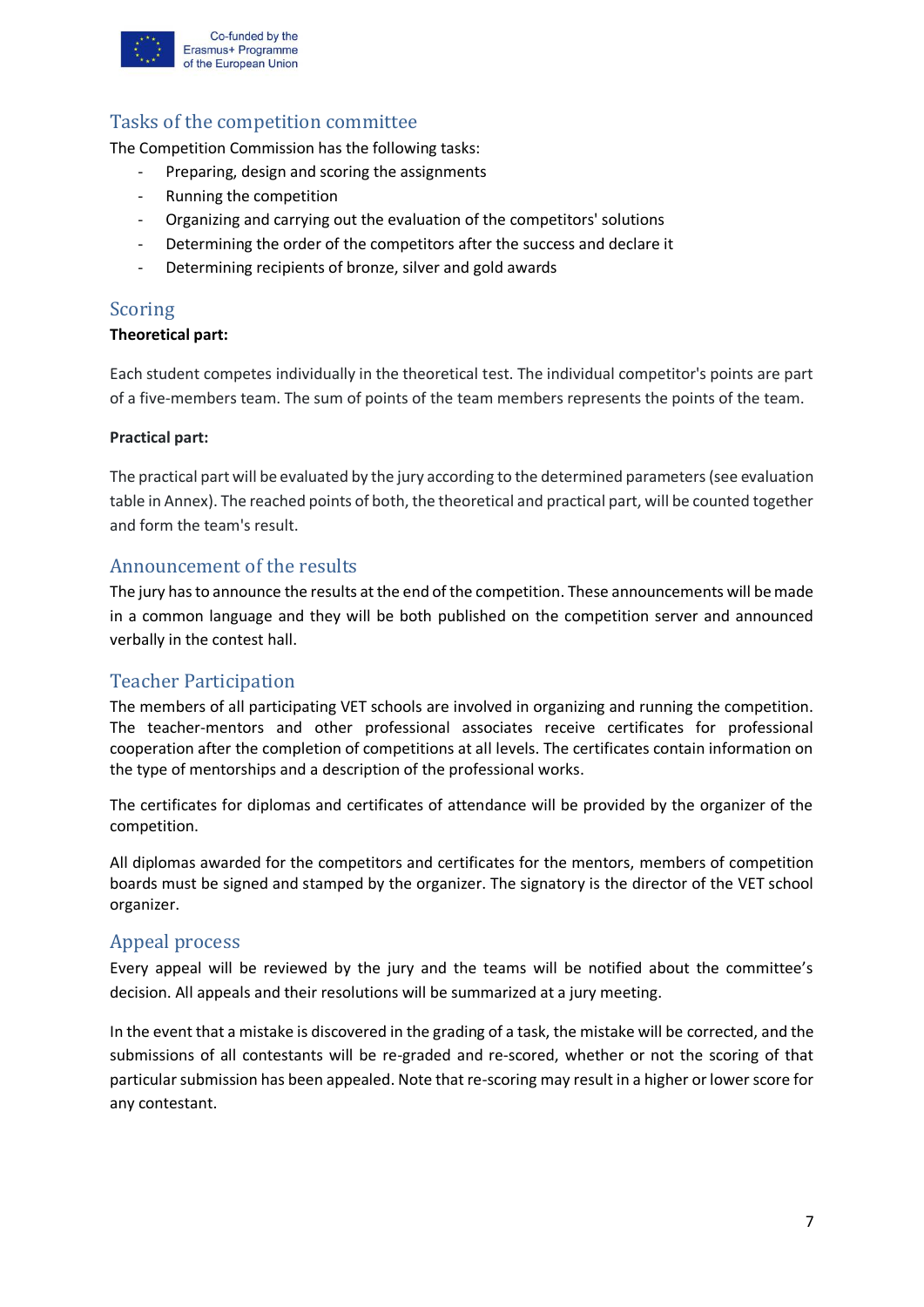## **Annex 1**



Co-funded by the Erasmus+ Programme of the European Union

# **WirelessUP!**

# **UPraising VET skills for innovation in European electrotechnical sector**

Project number: 2017-1-HR01-KA202-035434

# **International contest – evaluation form**

Team name: \_\_\_\_\_\_\_\_\_\_\_\_\_\_\_\_\_\_\_\_\_\_\_\_\_\_\_\_\_\_\_\_\_\_

The following criteria form part of the evaluation: knowledge, competences, skills in using technologies, presentation of the solutions

Please fill in the number of points that you would like to give to the team and add them up.

<span id="page-7-0"></span>

|                                                                                      | <b>Points</b> | <b>Points</b> |
|--------------------------------------------------------------------------------------|---------------|---------------|
|                                                                                      | up to         | scored        |
| Use of technology                                                                    |               |               |
| Short description of the project (e.g. components, source of information, gateway, ) |               |               |
|                                                                                      |               |               |
|                                                                                      |               |               |
|                                                                                      |               |               |
| Use of two sensors                                                                   | 2             |               |
| Performance of the sensors                                                           | $\mathbf{2}$  |               |
| Performance of the actuators                                                         | 3             |               |
| Connectivity and reliability of the network                                          | 5             |               |
| Data transmission                                                                    | 5             |               |
| Display of the data and monitoring (user-friendly, clarity, )                        | 5             |               |
| Controlling of the system (automatically, manually, user-friendly)                   |               |               |